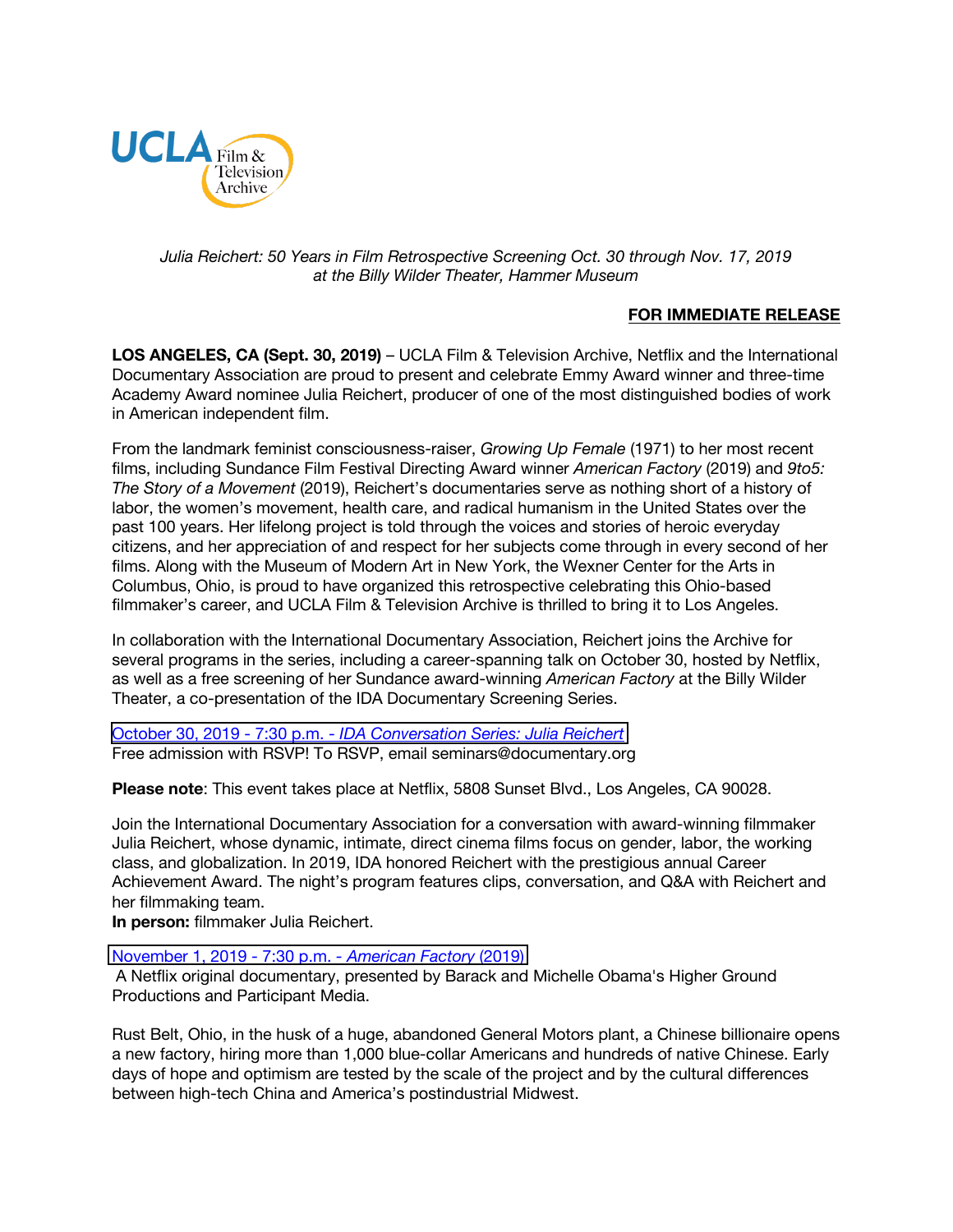During an earlier visit to L.A., co-director Steven Bognar, alongside Reichert, said to the *Los Angeles Times*, "We try never to make 'an issue film'…We try to tell stories about people." **In person:** filmmaker Julia Reichert

### November 2, 2019 - 7:30 p.m. - *[Seeing Red: Stories of American Communists](https://www.cinema.ucla.edu/events/2019/11/2/seeing-red-stories-of-american-communists)* (1983)

*Seeing Red* tells the forgotten history of ordinary Americans who joined the Communist Party and the high price they paid. Compiling footage from more than 400 interviews with former and current members, Reichert and Klein deliver an engaging, funny portrait of 50 years of Red activism—from the Party's salad days in the 1930s and 40s, through the witch hunts of the 1950s, to its collapse in 1956. Nominated for an Academy Award for Best Documentary Feature. **In-person:** filmmaker Julia Reichert

### [November 9, 2019 -](https://www.cinema.ucla.edu/events/2019/11/9/lion-in-the-house) 7:30 p.m. - *A Lion in the House* (2006)

*A Lion in the House* follows the unique stories of five children and their families at Cincinnati Children's Hospital Medical Center as they battle pediatric cancer. From the trauma of diagnosis to the physical toll of treatment, the film documents the stresses that can tear a family apart, as well as the courage of children facing the possibility of death with honesty, dignity, and humor. A co-production with ITVS, the film won the Primetime Emmy for Exceptional Merit in Nonfiction Filmmaking.

### November 10, 2019 - 7:00 p.m. - *[Growing Up Female / 9to5: The Story of a Movement](https://www.cinema.ucla.edu/events/2019/11/10/growing-up-female-9to5-story-of-a-movement)*

*Growing Up Female* (1971) Considered controversial and exhilarating on its release, *Growing Up Female* examines female socialization through a personal look into the lives of six women, ages four to 35, and the forces that shape them—teachers, counselors, advertisements, music, and the institution of marriage. Widely used by consciousness-raising groups to help explain feminism to a skeptical society, the documentary offers us a chance to see how much has changed as well as how much remains the same.

*9to5: The Story of a Movement* (2019) Many have heard Dolly Parton's song "Nine to Five" or seen the 1980 blockbuster of the same name. Yet few realize that these two icons of popular culture grew out of a social movement that spanned over 25 years and sought to have a profound impact on women and the American workforce as a whole. This illuminating documentary tells this littleknown story. A very special work-in-progress presentation.

# November 17, 2019 - 7:00 p.m. - *[The Last Truck / Union Maids / Methadone](https://www.cinema.ucla.edu/events/2019/11/17/last-truck-union-maids-methadone)*

*The Last Truck: Closing of a GM Plant* (2009) Two days before Christmas in 2008, the General Motors assembly plant in Moraine, Ohio, shut its doors. As a result, 2,000 workers and 200 management staff were let go. But the GM staff lost much more than jobs—they lost the pride and camaraderie they built up over years. A harbinger of the cultural forces that some believe helped carry Trump to the White House. Produced by HBO Films, *The Last Truck* was nominated for an Academy Award for Best Documentary Short Subject.

*Union Maids* (1976) opens up one of the great untold stories in our history: the fight to form industrial unions in the first half of the 20th century. The film follows Stella, Sylvia, and Kate—all humorous storytellers—as they leave their small farms for the promise of greater job opportunities in Chicago and eventually join the battle for better conditions for factory workers. Nominated for an Academy Award for Best Documentary Feature.

*Methadone: An American Way of Dealing* (1974) Unfortunately, a still-relevant film about how the rise in heroin addiction was typically addressed in the early 1970s. Set in Dayton, Ohio, *Methadone* captures how social services, designed to help, in fact often neutralize those they intend to serve